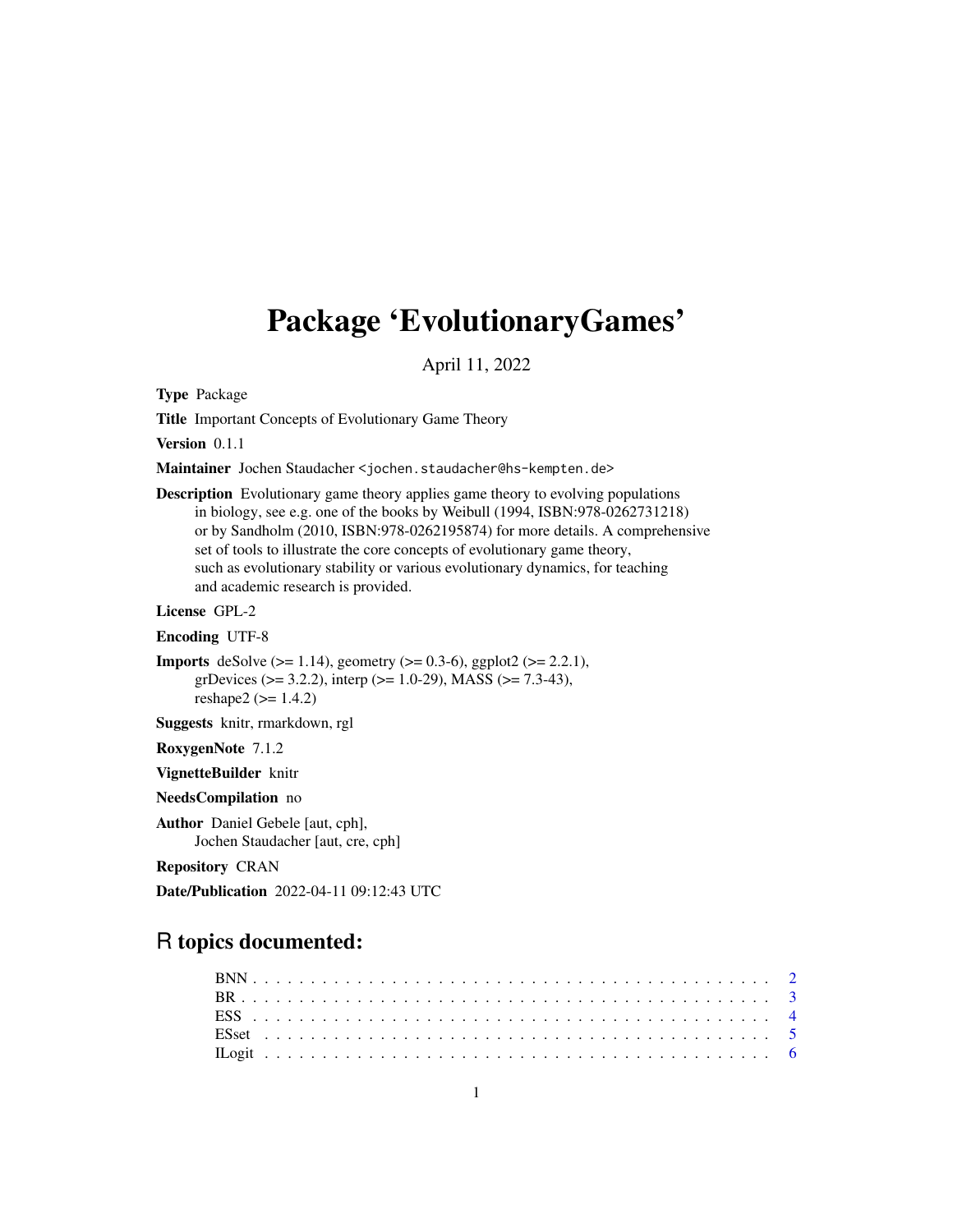<span id="page-1-0"></span>

| Index | 15 |
|-------|----|
|       |    |
|       |    |
|       |    |
|       |    |
|       |    |
|       |    |
|       |    |
|       |    |

BNN *Brown-von Neumann-Nash dynamic*

#### Description

Brown-von Neumann-Nash replicator dynamic as a type of evolutionary dynamics.

#### Usage

BNN(time, state, parameters)

#### Arguments

| time       | Regular sequence that represents the time sequence under which simulation<br>takes place. |
|------------|-------------------------------------------------------------------------------------------|
| state      | Numeric vector that represents the initial state.                                         |
| parameters | Numeric vector that represents parameters needed by the dynamic.                          |

#### Value

Numeric list. Each component represents the rate of change depending on the dynamic.

#### Author(s)

Daniel Gebele <dngebele@gmail.com>

#### References

Brown, G. W. and von Neumann, J. (1950) "Solutions of games by differential equations", In: Kuhn, Harold William and Tucker, Albert William (Eds.) "Contributions to the Theory of Games I", Princeton University Press, pp. 73–79.

```
dynamic <- BNN
A <- matrix(c(0, -2, 1, 1, 0, -2, -2, 1, 0), 3, byrow=TRUE)
state \leq matrix(c(0.4, 0.3, 0.3), 1, 3, byrow=TRUE)
phaseDiagram3S(A, dynamic, NULL, state, FALSE, FALSE)
```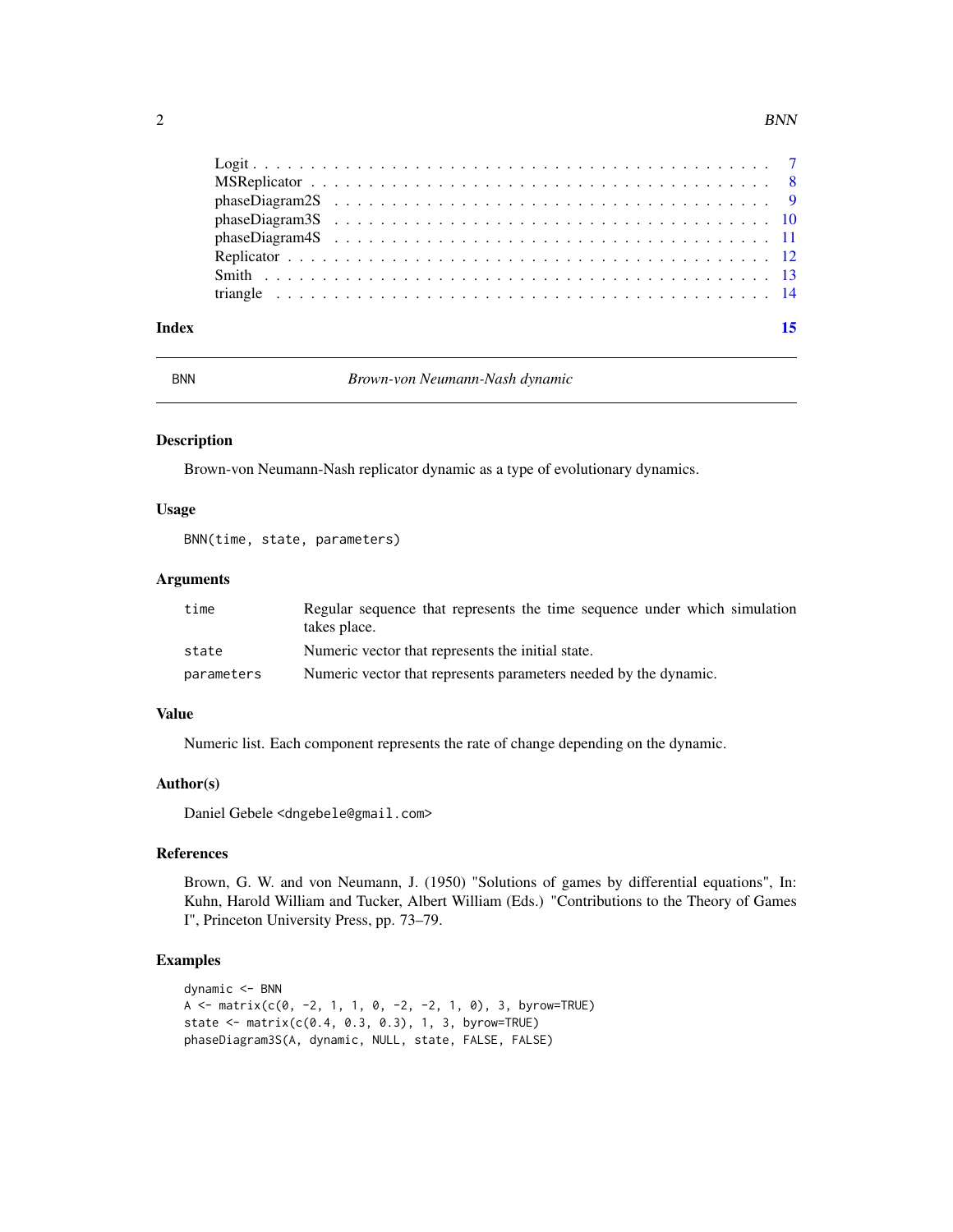<span id="page-2-0"></span>

Best response dynamic as a type of evolutionary dynamics.

#### Usage

BR(time, state, parameters)

#### Arguments

| time       | Regular sequence that represents the time sequence under which simulation<br>takes place. |
|------------|-------------------------------------------------------------------------------------------|
| state      | Numeric vector that represents the initial state.                                         |
| parameters | Numeric vector that represents parameters needed by the dynamic.                          |

#### Value

Numeric list. Each component represents the rate of change depending on the dynamic.

#### Author(s)

Daniel Gebele <dngebele@gmail.com>

#### References

Gilboa, I. and Matsui, A. (1991) "Social Stability and Equilibrium", Econometrica 59, pp. 859–867.

```
dynamic <- BR
A <- matrix(c(0, -2, 1, 1, 0, -2, -2, 1, 0), 3, byrow=TRUE)
state <- matrix(c(0.4, 0.3, 0.3), 1, 3, byrow=TRUE)
phaseDiagram3S(A, dynamic, NULL, state, FALSE, FALSE)
```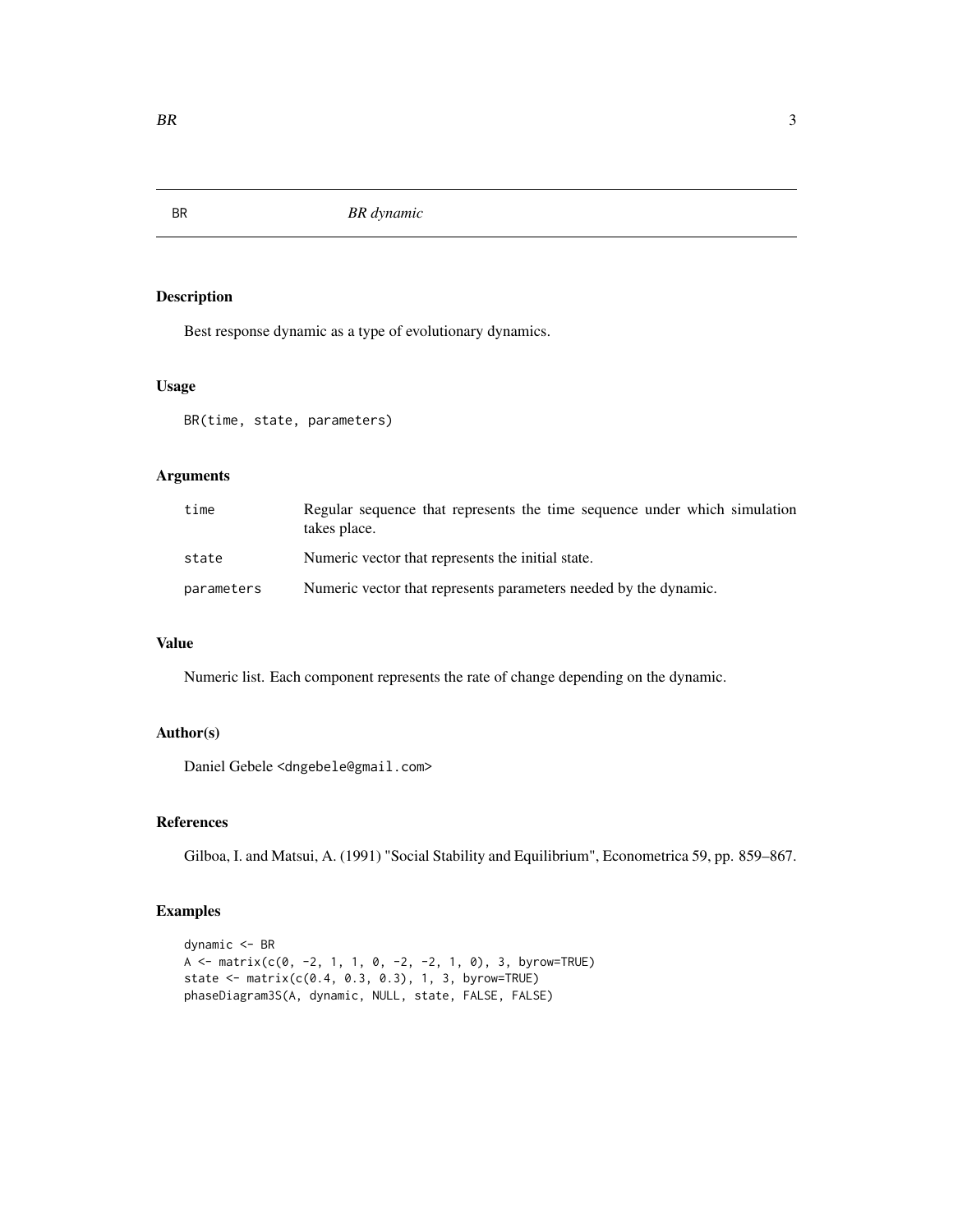<span id="page-3-0"></span>Computes Evolutionary Stable Strategies of a game with two players and a maximum of three strategies.

#### Usage

```
ESS(A, strategies = c(), floats = TRUE)
```
#### Arguments

| A          | Numeric matrix of size $2x2$ or $3x3$ representing the number of strategies of a<br>symmetric matrix game.                                         |
|------------|----------------------------------------------------------------------------------------------------------------------------------------------------|
| strategies | String vector of length n that names all strategies whereas n represents the num-<br>ber of strategies.                                            |
| floats     | Logical value that handles number representation. If set to TRUE, floating-point<br>arithmetic will be used, otherwise fractions. Default is TRUE. |

#### Value

Numeric matrix. Each row represents an ESS.

#### Author(s)

Daniel Gebele <dngebele@gmail.com>

#### References

Smith, J. M. and Price, G. R. (1973) "The logic of animal conflict", Nature 246, pp. 15–18.

```
ESS(matrix(c(-1, 4, 0, 2), 2, byrow=TRUE), c("Hawk", "Dove"), FALSE)
ESS(matrix(c(1, 2, 0, 0, 1, 2, 2, 0, 1), 3, byrow=TRUE))
```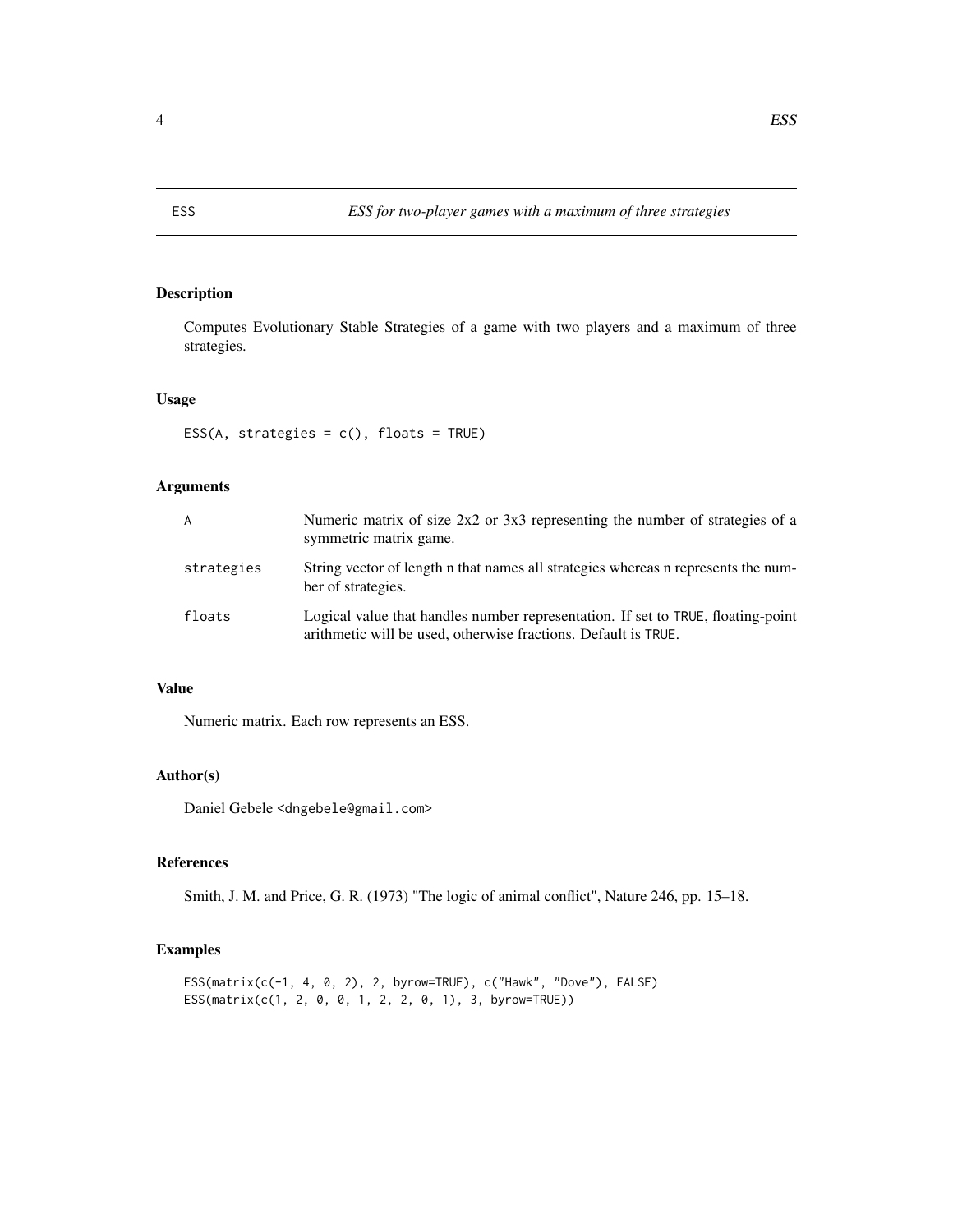<span id="page-4-0"></span>

Computes evolutionarily stable sets of a game with two players and three strategies.

#### Usage

```
ESset(A, strategies = c("1", "2", "3"), floats = TRUE)
```
#### Arguments

| A          | Numeric matrix of size 3x3 representing the number of strategies of a symmetric<br>matrix game.                                                    |
|------------|----------------------------------------------------------------------------------------------------------------------------------------------------|
| strategies | String vector of length 3 that names all strategies.                                                                                               |
| floats     | Logical value that handles number representation. If set to TRUE, floating-point<br>arithmetic will be used, otherwise fractions. Default is TRUE. |

#### Value

Numeric matrix. Each row represents the start and end point of a line (ESset). In addition, a plot of the ESset in the game will be created.

#### Author(s)

Daniel Gebele <dngebele@gmail.com>

#### References

Thomas, B. (1985) "On evolutionarily stable sets", Journal of Mathematical Biology 22, pp. 105– 115.

#### Examples

```
# Please note that the computation of evolutionarily stable sets
# is rather time-consuming.
# Depending on your machine you might need to wait more
# than 10 seconds in order to run the following example.
## Not run:
A <- matrix(c(-2, 5, 10/9, 0, 5/2, 10/9, -10/9, 35/9, 10/9), 3, byrow=TRUE)
strategies <- c("Hawk", "Dove", "Mixed ESS")
ESset(A, strategies)
```
## End(Not run)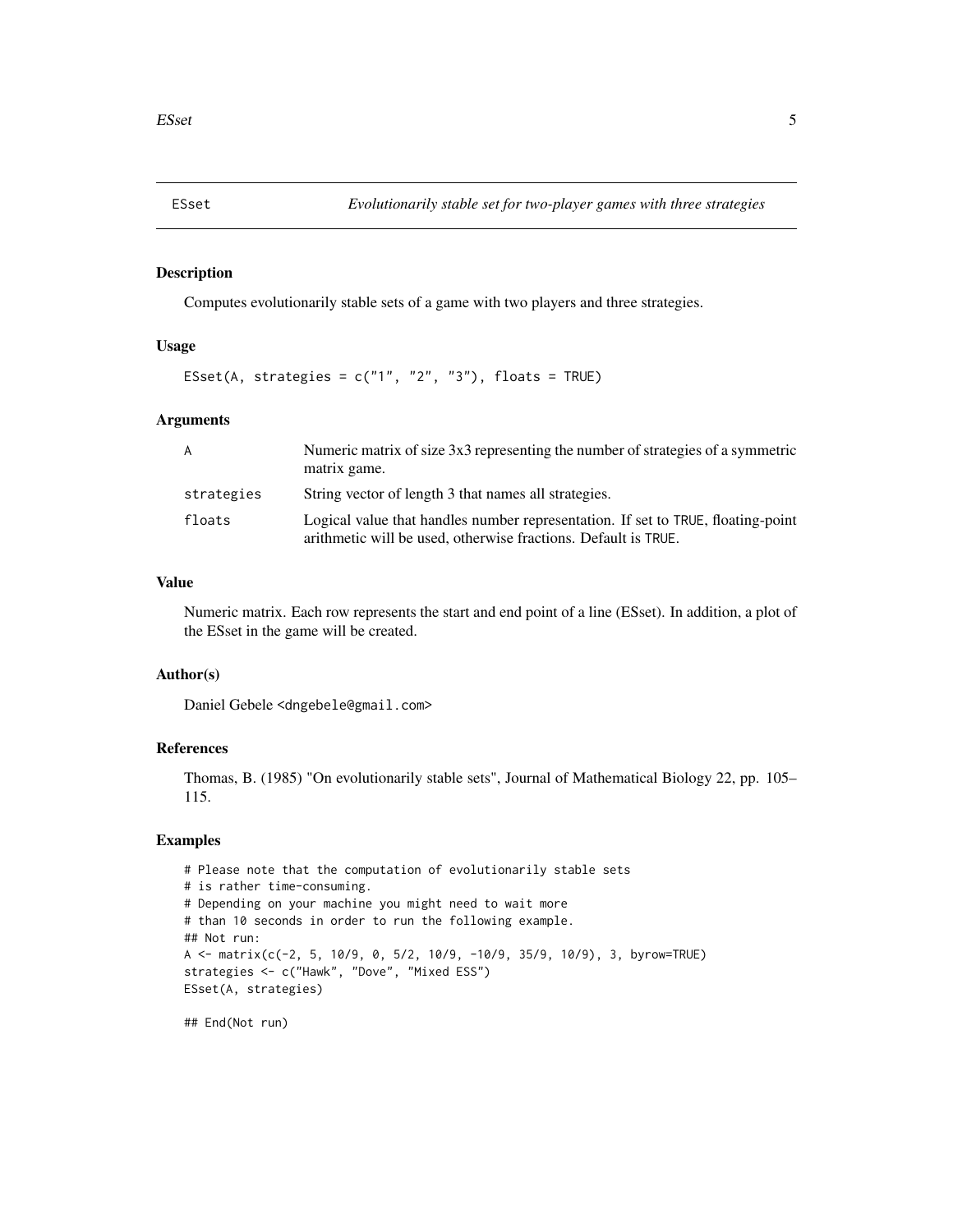<span id="page-5-0"></span>

Imitative Logit dynamic as a type of evolutionary dynamics.

#### Usage

ILogit(time, state, parameters)

#### Arguments

| time       | Regular sequence that represents the time sequence under which simulation<br>takes place. |
|------------|-------------------------------------------------------------------------------------------|
| state      | Numeric vector that represents the initial state.                                         |
| parameters | Numeric vector that represents parameters needed by the dynamic.                          |

#### Value

Numeric list. Each component represents the rate of change depending on the dynamic.

#### Author(s)

Jochen Staudacher <jochen.staudacher@hs-kempten.de>

#### References

Weibull, J. W. (1997) "Evolutionary Game Theory", MIT Press.

```
dynamic <- ILogit
A \leq -\text{matrix}(c(-1, 0, 0, 0, -1, 0, 0, 0, -1), 3, byrow=True)state <- matrix(c(0.1, 0.2, 0.7, 0.2, 0.7, 0.1, 0.9, 0.05, 0.05), 3, 3, byrow=TRUE)
eta <-0.7phaseDiagram3S(A, dynamic, eta, state, TRUE, FALSE)
```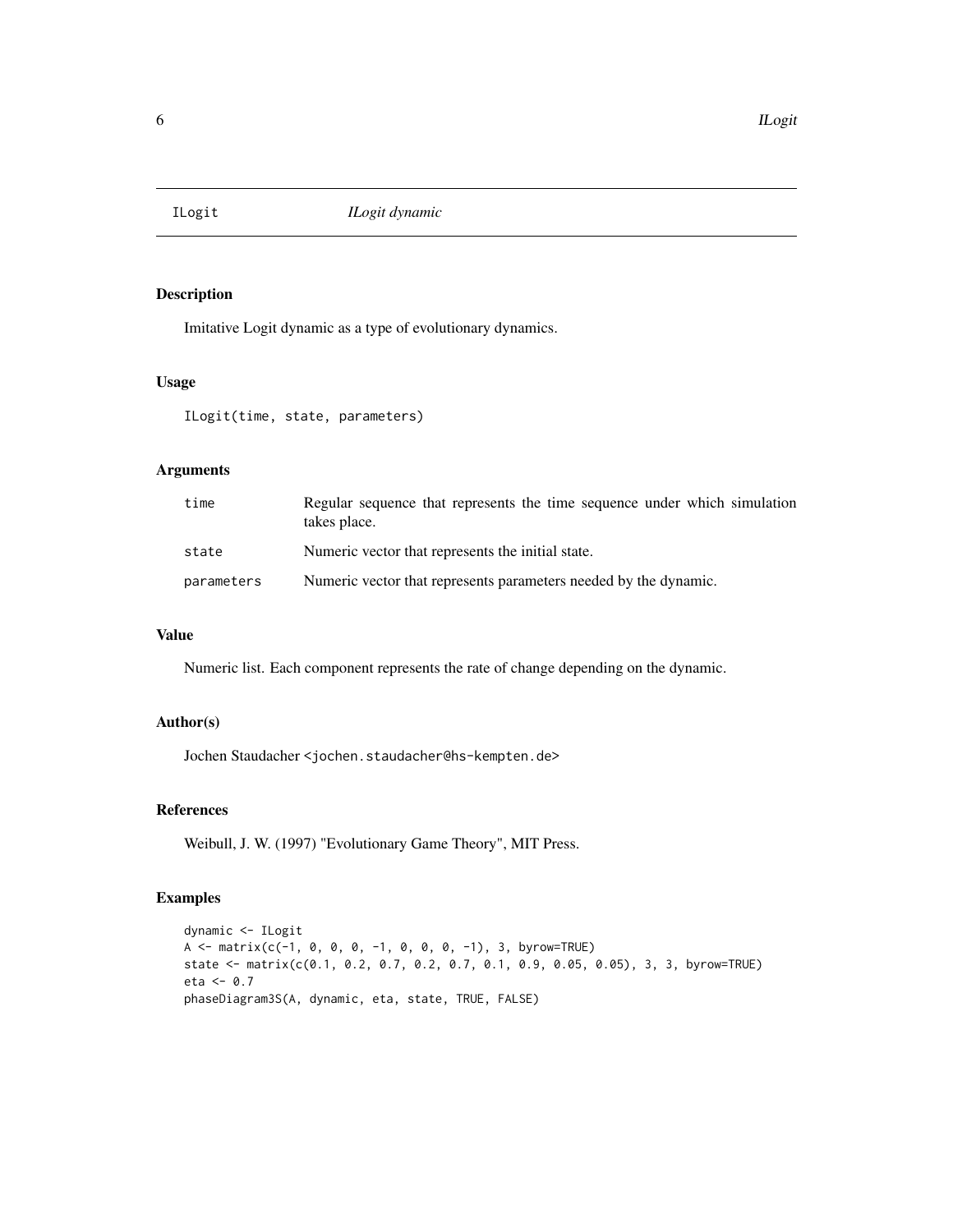<span id="page-6-0"></span>

Logit dynamic as a type of evolutionary dynamics.

#### Usage

Logit(time, state, parameters)

#### Arguments

| time       | Regular sequence that represents the time sequence under which simulation<br>takes place. |
|------------|-------------------------------------------------------------------------------------------|
| state      | Numeric vector that represents the initial state.                                         |
| parameters | Numeric vector that represents parameters needed by the dynamic.                          |

#### Value

Numeric list. Each component represents the rate of change depending on the dynamic.

#### Author(s)

Daniel Gebele <dngebele@gmail.com>

#### References

Fudenberg, D. and Levine, D. K. (1998) "The Theory of Learning in Games", MIT Press.

```
dynamic <- Logit
A <- matrix(c(0, -2, 1, 1, 0, -2, -2, 1, 0), 3, byrow=TRUE)
state <- matrix(c(0.4, 0.3, 0.3), 1, 3, byrow=True)eta <- 0.1
phaseDiagram3S(A, dynamic, eta, state, FALSE, FALSE)
```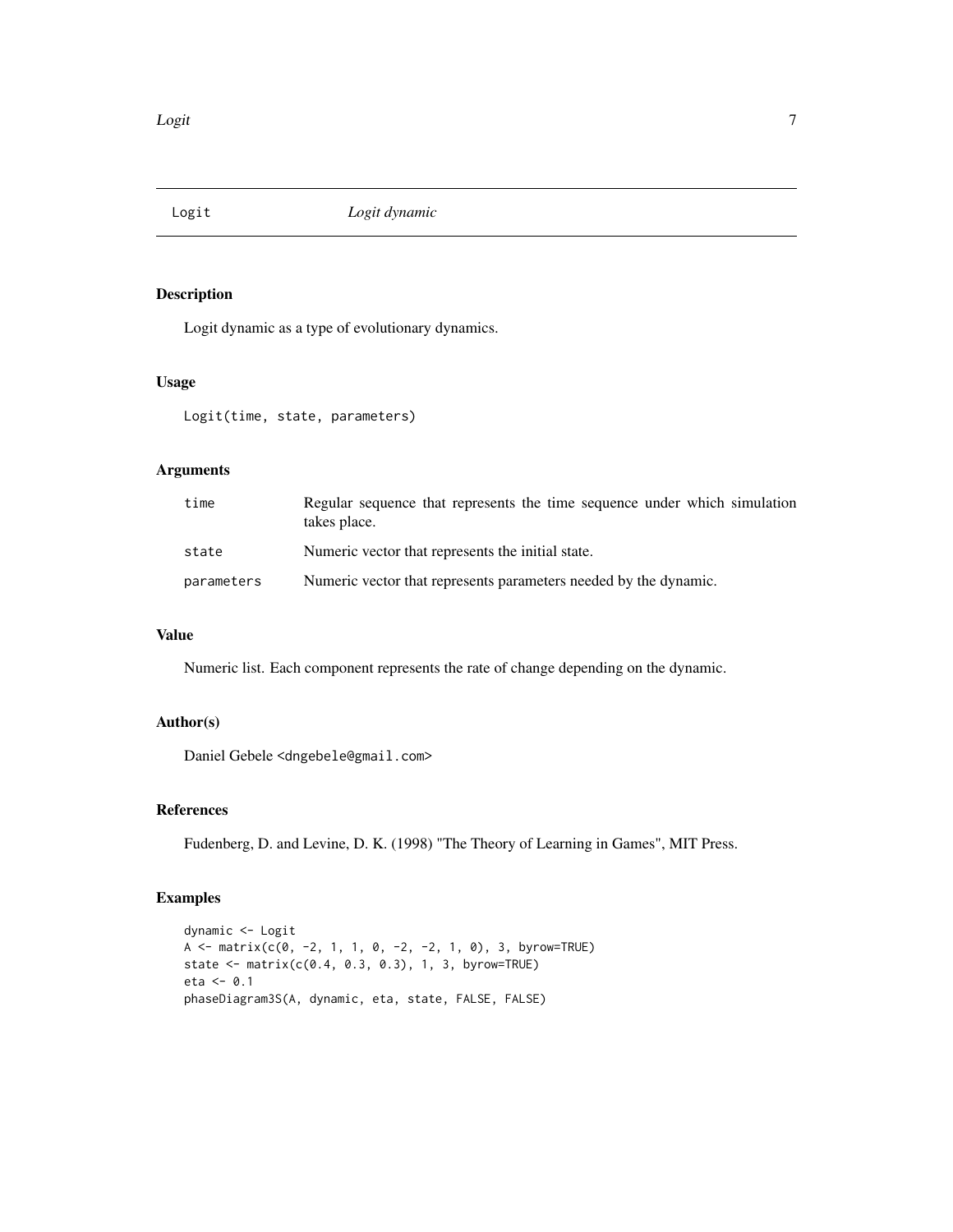<span id="page-7-0"></span>

Maynard Smith replicator dynamic as a type of evolutionary dynamics.

#### Usage

```
MSReplicator(time, state, parameters)
```
#### Arguments

| time       | Regular sequence that represents the time sequence under which simulation<br>takes place. |
|------------|-------------------------------------------------------------------------------------------|
| state      | Numeric vector that represents the initial state.                                         |
| parameters | Numeric vector that represents parameters needed by the dynamic.                          |

#### Value

Numeric list. Each component represents the rate of change depending on the dynamic.

#### Author(s)

Daniel Gebele <dngebele@gmail.com>

#### References

Smith, J. M. (1982) "Evolution and the Theory of Games", Cambridge University Press.

```
dynamic <- MSReplicator
A <- matrix(c(0, -2, 1, 1, 0, -2, -2, 1, 0), 3, byrow=TRUE)
state <- matrix(c(0.4, 0.3, 0.3), 1, 3, byrow=TRUE)
phaseDiagram3S(A, dynamic, NULL, state, FALSE, FALSE)
```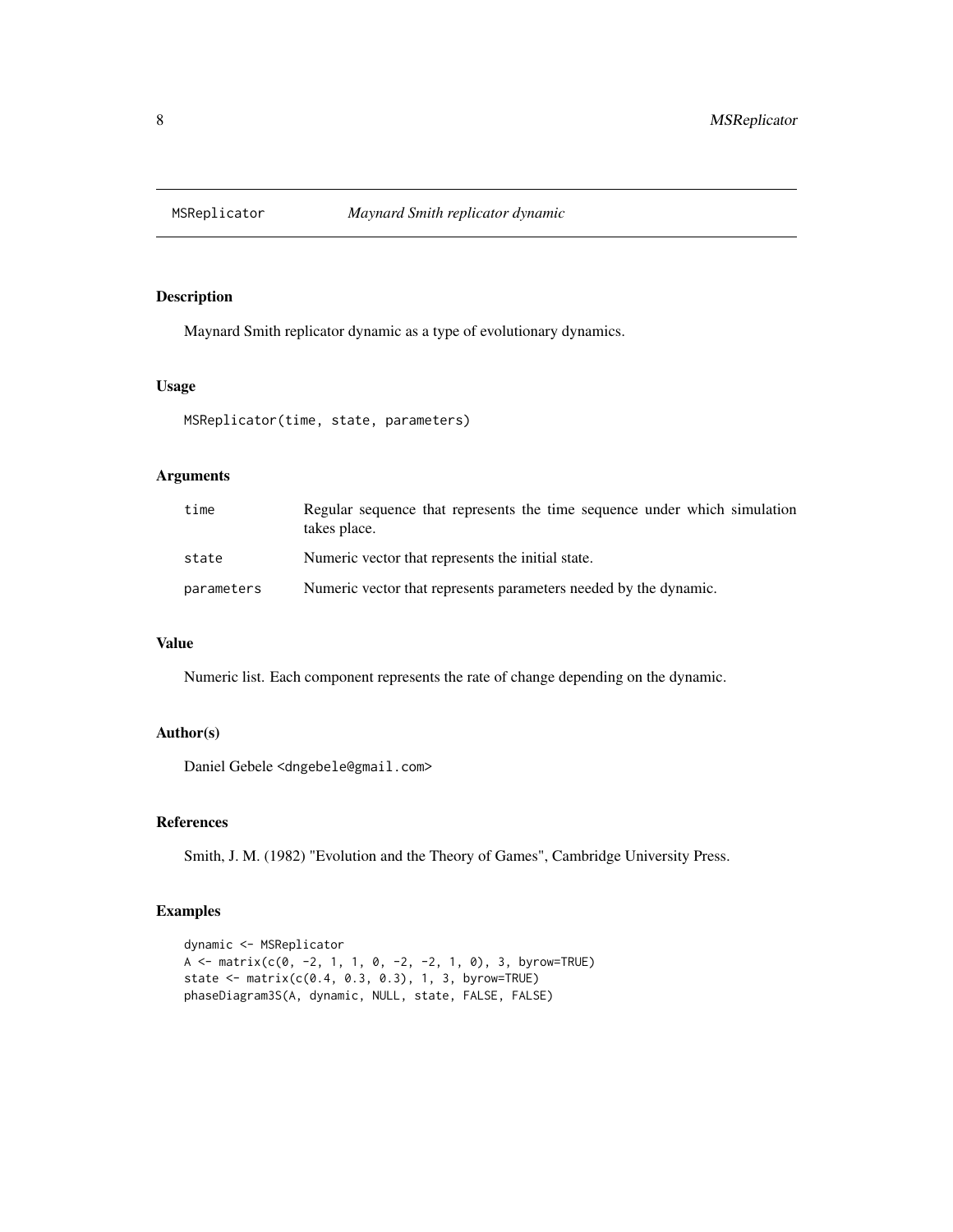<span id="page-8-0"></span>

Plots phase diagram of a game with two players and two strategies.

#### Usage

```
phaseDiagram2S(
 A,
 dynamic,
 params = NULL,
 vectorField = TRUE,
 strategies = c("1", "2")
)
```
#### Arguments

| $\overline{A}$ | Numeric matrix of size $2x2$ representing the number of strategies of a symmetric<br>matrix game.                                    |
|----------------|--------------------------------------------------------------------------------------------------------------------------------------|
| dynamic        | Function representing an evolutionary dynamic.                                                                                       |
| params         | Numeric vector representing additional parameters for the evolutionary dynamic.                                                      |
| vectorField    | Logical value that handles vector field presentation. If set to TRUE, vector field<br>will be shown, otherwise not. Default is TRUE. |
| strategies     | String vector of length 2 that names all strategies.                                                                                 |

#### Value

None.

#### Author(s)

Daniel Gebele <dngebele@gmail.com>

```
A \leq matrix(c(-1, 4, 0, 2), 2, 2, byrow=TRUE)
phaseDiagram2S(A, Replicator, strategies = c("Hawk", "Dove"))
```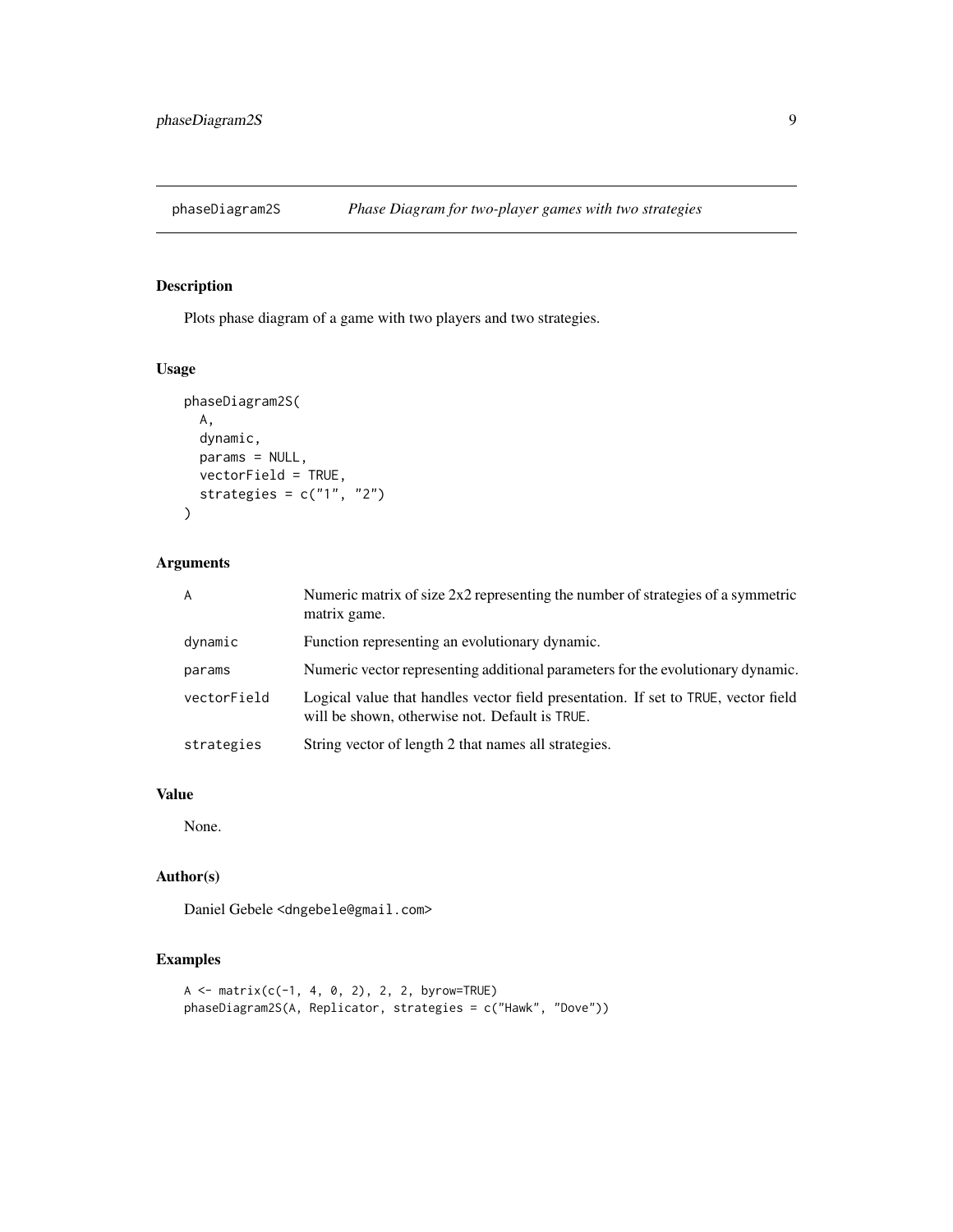<span id="page-9-0"></span>

Plots phase diagram of a game with two players and three strategies.

#### Usage

```
phaseDiagram3S(
 A,
  dynamic,
 params = NULL,
  trajectories = NULL,
 contour = FALSE,
 vectorField = FALSE,
 strategies = c("1", "2", "3")
)
```
#### Arguments

| A            | Numeric matrix of size 3x3 representing the number of strategies of a symmetric<br>matrix game.                                             |
|--------------|---------------------------------------------------------------------------------------------------------------------------------------------|
| dynamic      | Function representing an evolutionary dynamic.                                                                                              |
| params       | Numeric vector with additional parameters for the evolutionary dynamic.                                                                     |
| trajectories | Numeric matrix of size mx3. Each row represents the initial values for the tra-<br>jectory to be examined.                                  |
| contour      | Logical value that handles contour diagram presentation. If set to TRUE, contour<br>diagram will be shown, otherwise not. Default is FALSE. |
| vectorField  | Logical value that handles vector field presentation. If set to TRUE, vector field<br>will be shown, otherwise not. Default is FALSE.       |
| strategies   | String vector of length 3 that names all strategies.                                                                                        |

#### Value

None.

#### Author(s)

Daniel Gebele <dngebele@gmail.com>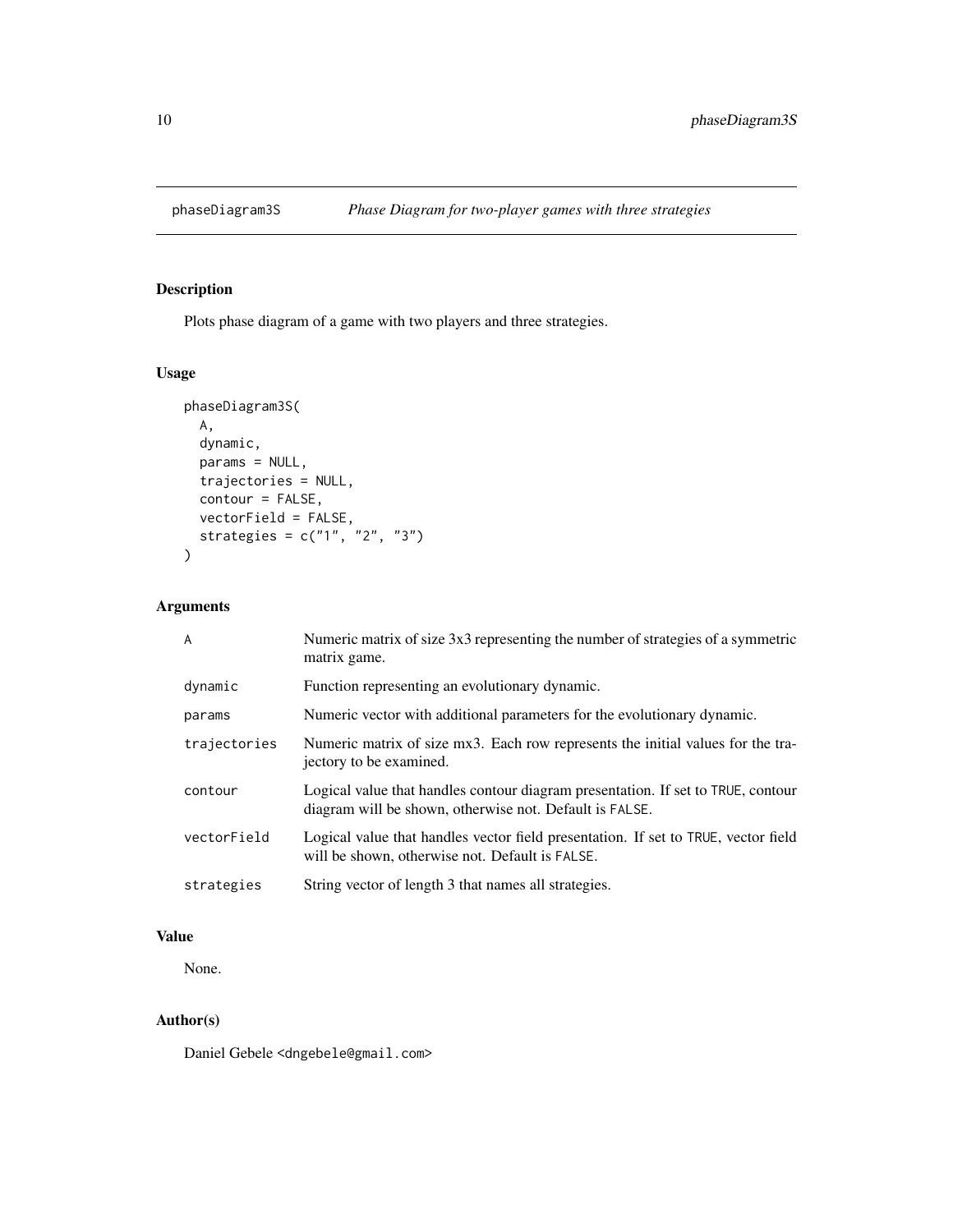#### <span id="page-10-0"></span>phaseDiagram4S 11

#### Examples

```
A <- matrix(c(0, -2, 1, 1, 0, -2, -2, 1, 0), 3, byrow=TRUE)
state <- matrix(c(0.4, 0.3, 0.3), 1, 3, byrow=True)phaseDiagram3S(A, Replicator, NULL, state, FALSE, FALSE)
phaseDiagram3S(A, Replicator, NULL, state, TRUE, TRUE)
# Plot two trajectories rather than only one:
A <- matrix(c(0, -2, 1, 1, 0, -2, -2, 1, 0), 3, byrow=TRUE)
state <- matrix(c(0.4, 0.3, 0.3, 0.6, 0.2, 0.2), 2, 3, byrow=TRUE)
phaseDiagram3S(A, Replicator, NULL, state, FALSE, FALSE)
```
phaseDiagram4S *Phase Diagram for two-player games with four strategies*

#### Description

Plots phase diagram of a game with two players and four strategies.

#### Usage

```
phaseDiagram4S(
 A,
 dynamic,
 params = NULL,
  trajectory = NULL,
 strategies = c("1", "2", "3", "4"),
 noRGL = TRUE
)
```
#### Arguments

| $\overline{A}$ | Numeric matrix of size 4x4 representing the number of strategies of a symmetric<br>matrix game.                             |
|----------------|-----------------------------------------------------------------------------------------------------------------------------|
| dynamic        | Function representing an evolutionary dynamic.                                                                              |
| params         | Numeric vector with additional parameters for the evolutionary dynamic.                                                     |
| trajectory     | Numeric vector of size 4 representing the initial value for the trajectory to be<br>examined.                               |
| strategies     | String vector of length 4 that names all strategies.                                                                        |
| noRGL          | Logical value that handles diagram rotation. If set to FALSE, diagram will be<br>rotatable, otherwise not. Default is TRUE. |

#### Value

None.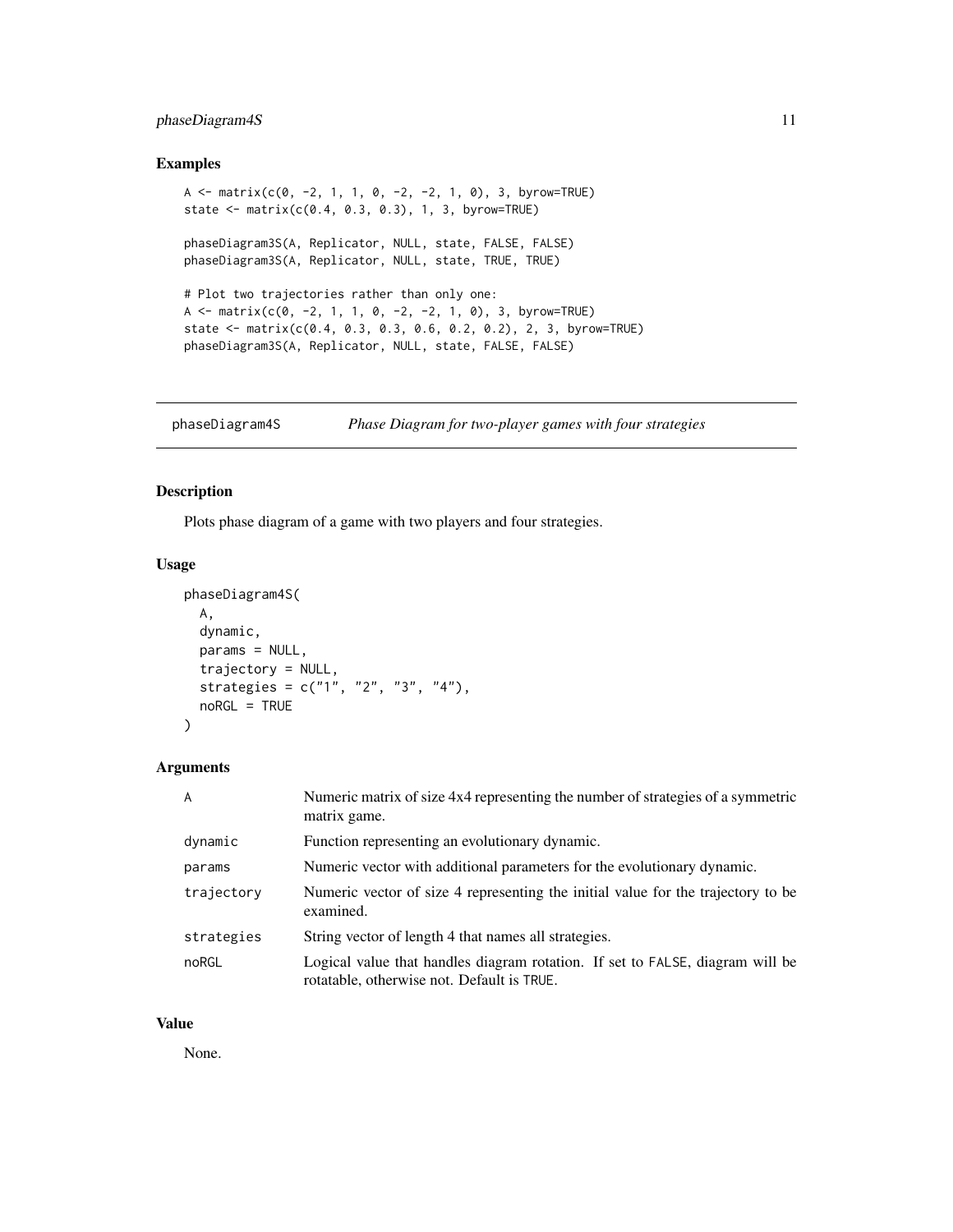#### Author(s)

Daniel Gebele <dngebele@gmail.com>

#### Examples

```
A \le matrix(c(5, -9, 6, 8, 20, 1, 2, -18, -14, 0, 2, 20, 13, 0, 4, -13),
4, 4, byrow=TRUE)
state <- c(0.3, 0.2, 0.1, 0.4)
phaseDiagram4S(A, Replicator, NULL, state)
```
Replicator *Replicator dynamic*

#### Description

Replicator dynamic as a type of evolutionary dynamics.

#### Usage

Replicator(time, state, parameters)

#### Arguments

| time       | Regular sequence that represents the time sequence under which simulation<br>takes place. |
|------------|-------------------------------------------------------------------------------------------|
| state      | Numeric vector that represents the initial state.                                         |
| parameters | Numeric vector that represents parameters needed by the dynamic.                          |

#### Value

Numeric list. Each component represents the rate of change depending on the dynamic.

#### Author(s)

Daniel Gebele <dngebele@gmail.com>

#### References

Taylor, P. D. and Jonker, L. B. (1978) "Evolutionary stable strategies and game dynamics", Mathematical Biosciences 40 (1-2), pp. 145–156.

```
dynamic <- Replicator
A <- matrix(c(0, -2, 1, 1, 0, -2, -2, 1, 0), 3, byrow=TRUE)
state <- matrix(c(0.4, 0.3, 0.3), 1, 3, byrow=True)phaseDiagram3S(A, dynamic, NULL, state, FALSE, FALSE)
```
<span id="page-11-0"></span>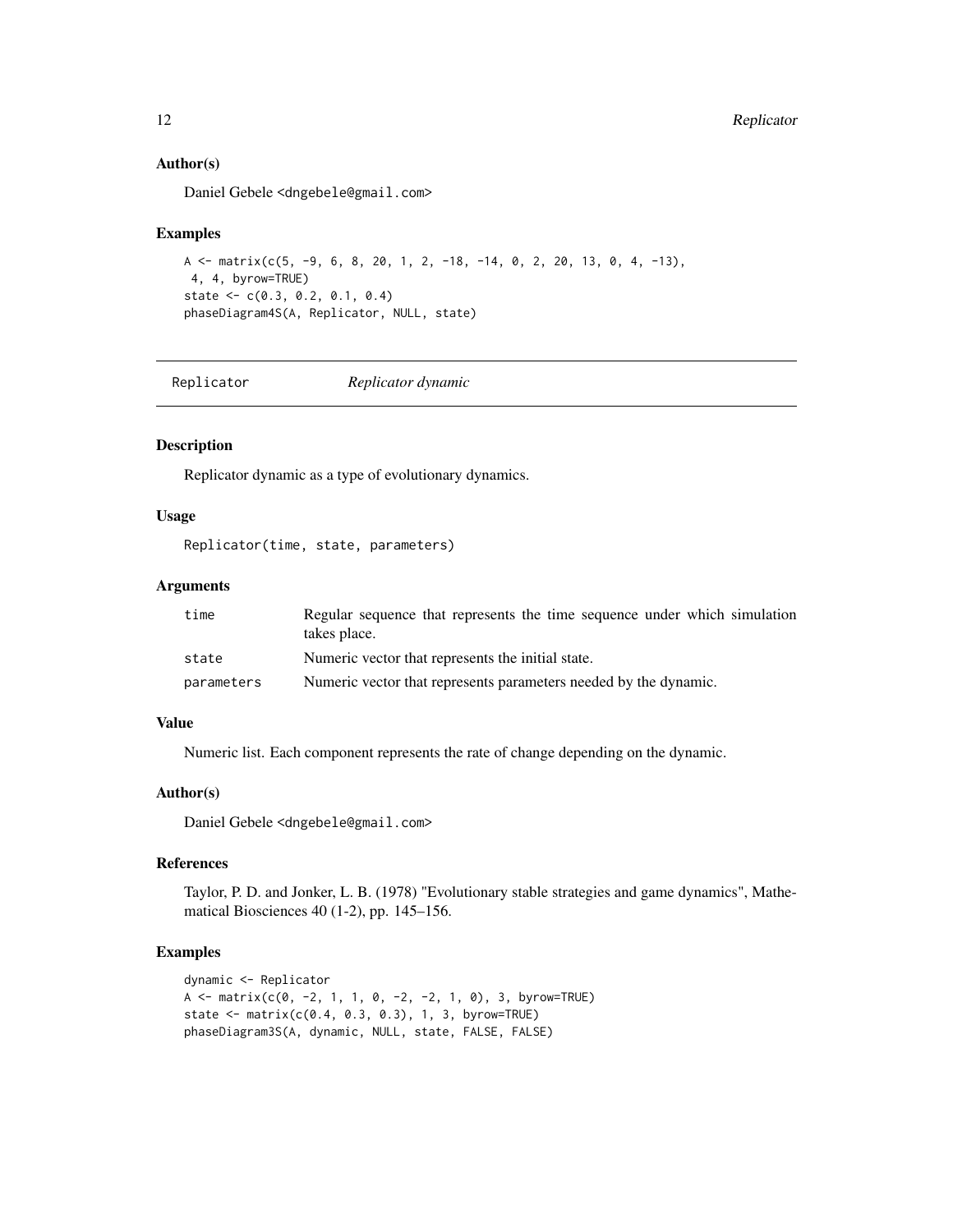<span id="page-12-0"></span>

Smith dynamic as a type of evolutionary dynamics.

#### Usage

Smith(time, state, parameters)

#### Arguments

| time       | Regular sequence that represents the time sequence under which simulation<br>takes place. |
|------------|-------------------------------------------------------------------------------------------|
| state      | Numeric vector that represents the initial state.                                         |
| parameters | Numeric vector that represents parameters needed by the dynamic.                          |

#### Value

Numeric list. Each component represents the rate of change depending on the dynamic.

#### Author(s)

Daniel Gebele <dngebele@gmail.com>

#### References

Smith, M. J. (1984) "The Stability of a Dynamic Model of Traffic Assignment – An Application of a Method of Lyapunov", Transportation Science 18, pp. 245–252.

```
dynamic <- Smith
A <- matrix(c(0, -2, 1, 1, 0, -2, -2, 1, 0), 3, byrow=TRUE)
state <- matrix(c(0.4, 0.3, 0.3), 1, 3, byrow=TRUE)
phaseDiagram3S(A, dynamic, NULL, state, FALSE, FALSE)
```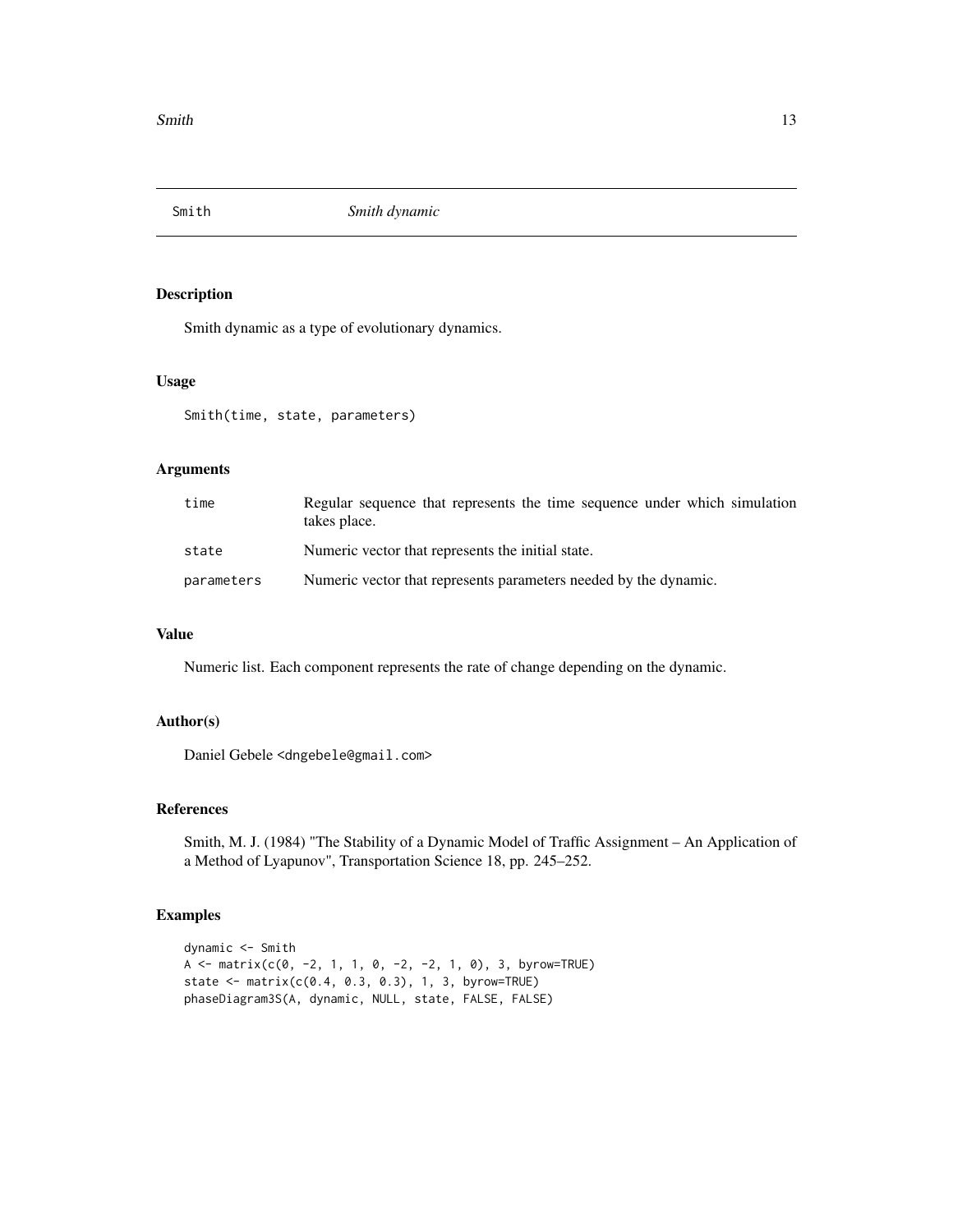<span id="page-13-0"></span>

Generates a triangle representing the 2-simplex.

#### Usage

triangle(labels = c("1", "2", "3"))

#### Arguments

labels String vector of length 3 that names the edges of the triangle.

#### Value

List of size 2 with members coords and canvas. coords holds edge coordinates of the 2-simplex, canvas a ggplot2 plot object of the 2-simplex.

#### Author(s)

Daniel Gebele <dngebele@gmail.com>

#### Examples

triangle()